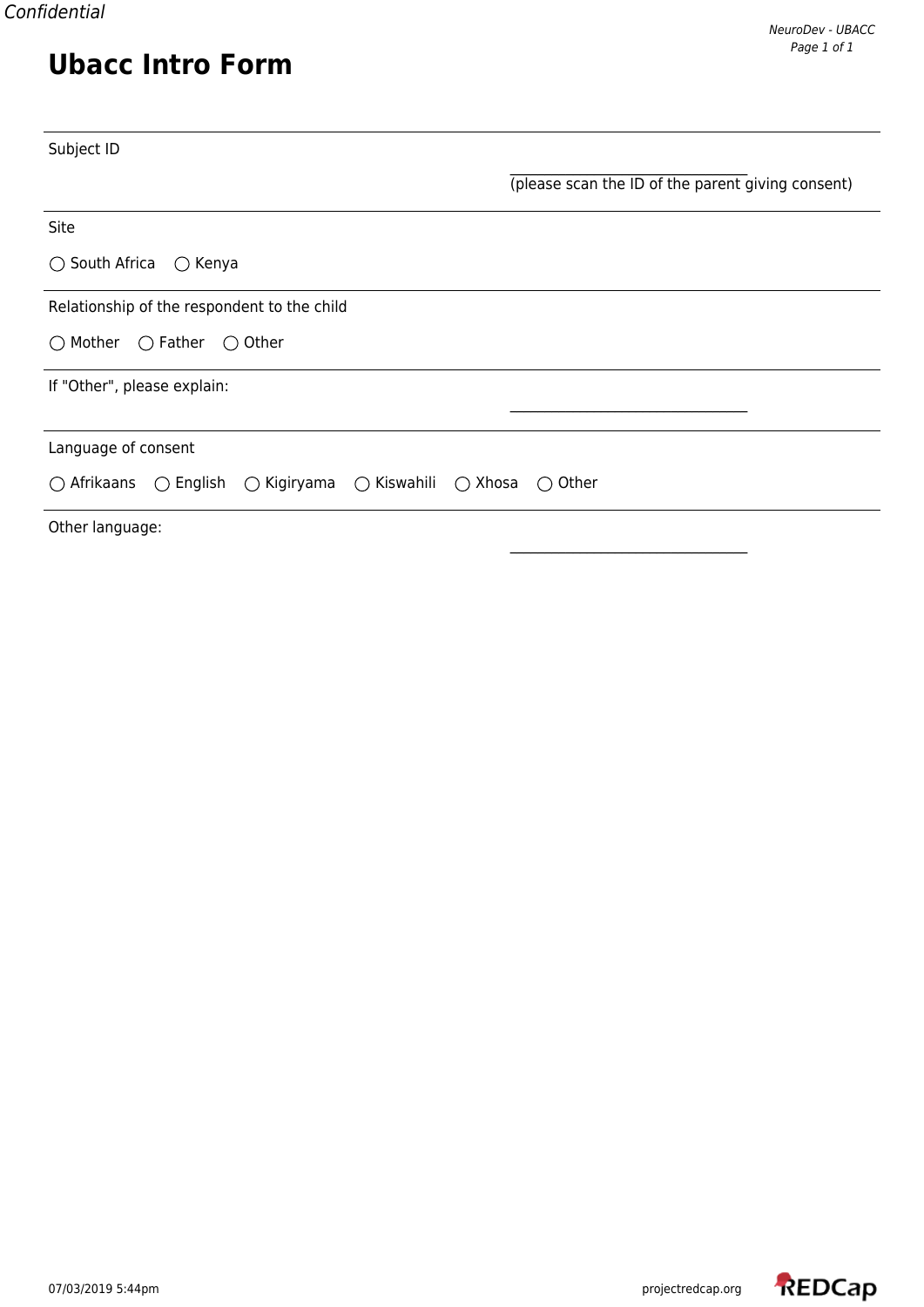# **Ubacc Multi Trial South Africa**

Subject ID

\_\_\_\_\_\_\_\_\_\_\_\_\_\_\_\_\_\_\_\_\_\_\_\_\_\_\_\_\_\_\_\_\_\_ (please scan the ID of the parent giving consent)

Directions:

The UBACC is to be filled out after the study staff member has reviewed the consent form with the child's parent or guardian.

| <b>Trial 1</b>                                                                                                                                                                                                                                                                 |
|--------------------------------------------------------------------------------------------------------------------------------------------------------------------------------------------------------------------------------------------------------------------------------|
| 1. What is the purpose of the study that was just described to you?                                                                                                                                                                                                            |
| Response: Two key concepts:<br>(1) collect samples of DNA;<br>(2) to look at possible causes of social or thought problems                                                                                                                                                     |
| $\bigcirc$ Neither concept $\bigcirc$ One concept - either (1) OR (2) $\bigcirc$ Link both concepts (1) TO (2)                                                                                                                                                                 |
| 2. What makes you want to consider participating in this study?                                                                                                                                                                                                                |
| Response: Two or Three key concepts:<br>(1) Increase people's knowledge about the human body and/or problems making relationships or learning;<br>(2) Possibility to make better treatments in the future;<br>(3) South Africa Only: find out what caused my child's condition |
| $\bigcirc$ Neither concept, Give my blood and/or saliva or time for money, or get treatment $\bigcirc$ One concept<br>$\bigcirc$ Two or more concepts                                                                                                                          |
| 3. Do you believe this is primarily research or primarily treatment?                                                                                                                                                                                                           |
| ○ Treatment; I don't know; both ○ Research                                                                                                                                                                                                                                     |
| 4. Is your participation in this study voluntary?                                                                                                                                                                                                                              |
| $\bigcirc$ No; I don't know<br>$\bigcirc$ Yes                                                                                                                                                                                                                                  |
| 5. If you withdraw from the study, will you be treated the same at the clinic/at school?                                                                                                                                                                                       |
| $\bigcirc$ No; I don't know<br>$\bigcirc$ Yes                                                                                                                                                                                                                                  |
| 6. If you participate in this study, what are the things that you are agreeing to?                                                                                                                                                                                             |
| Response: Tasks:<br>(1) Allow researchers to look at my child's medical records;<br>(2) Answer questions about my child's health;<br>(3) Give a sample of my child's blood                                                                                                     |
| $\bigcirc$ None of the above $\bigcirc$ One or two tasks $\bigcirc$ All three tasks                                                                                                                                                                                            |

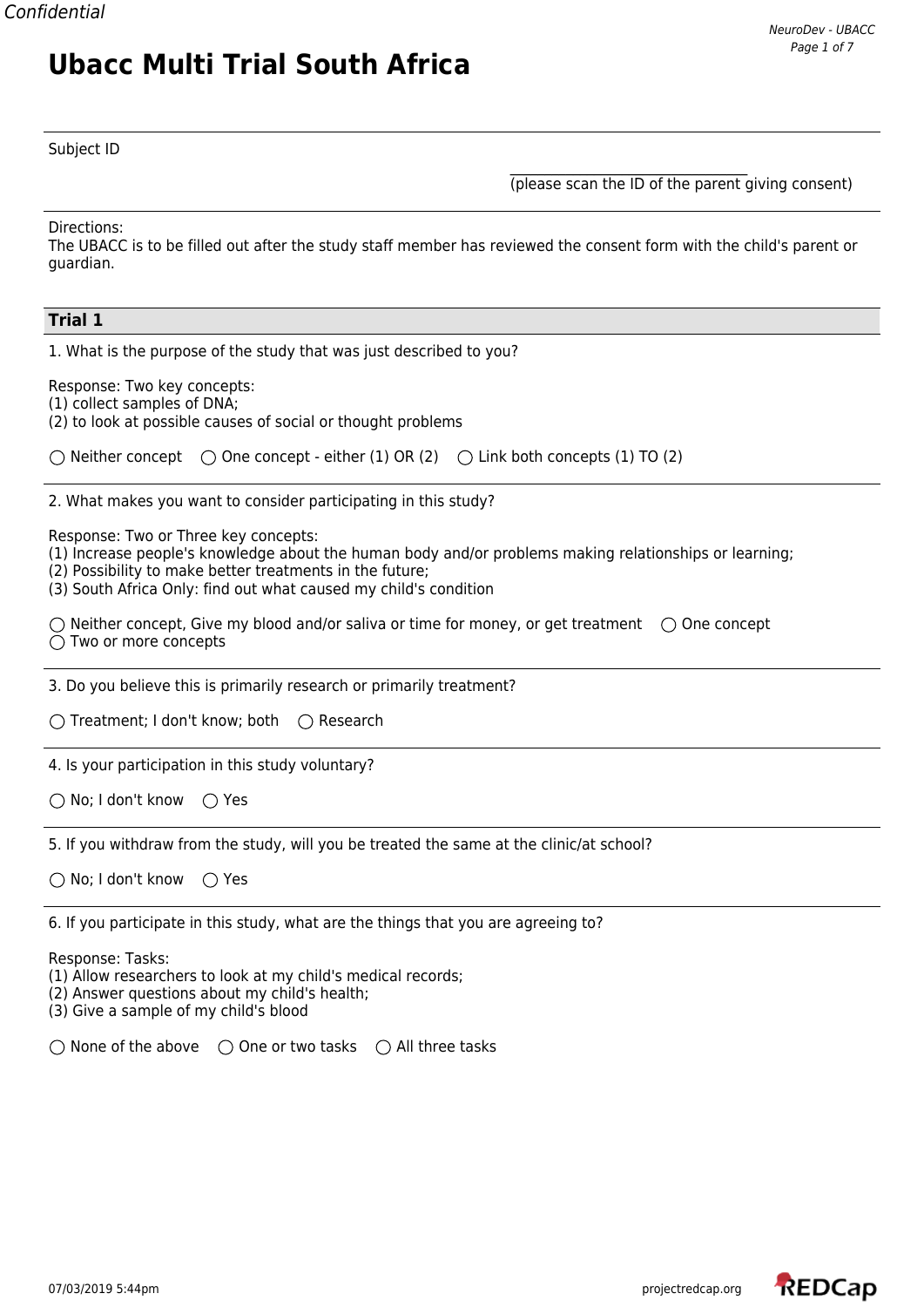7. What parts of the study can you choose not to do and still be in the study?

Response:

- (1) Have my child photographed
- (2) Create cell lines from my child's blood (South Africa only)
- (3) Agree to be re-contacted
- (4) Give my own blood and do an assessment of my reasoning

 $\bigcirc$  None of the above  $\bigcirc$  One or two tasks  $\bigcirc$  Three or more tasks

8. Please describe some of the risks or discomforts that people may experience if they participate in this study?

Response: Four key concepts:

(1) Having blood drawn could hurt, cause a bruise, or an infection;

- (2) My personal information may be disclosed unintentionally;
- (3) We don't know how samples may be used in future genetic research;
- (4) Having to answer uncomfortable questions about my child

 $\bigcirc$  None of the above  $\bigcirc$  One or two concepts  $\bigcirc$  Three or more concepts

9. Is it possible that being in this study will not have any benefit to you?

 $\bigcirc$  No; the study will definintely find answers to my child's condition  $\bigcirc$  Yes it is possible (and probable) that the study will have no direct benefit

10. If you agree to be in this study, where will your blood sample go and who will use it?

Response:

(1) It will be stored in cell libraries in the United States & possibly in Africa

(2) It may be used by other researchers to study other questions, not only about mental health

 $\bigcirc$  I don't know  $\bigcirc$  One concept  $\bigcirc$  Both concepts

11. (Not counted in the total score) If you allow us to make cell lines from a sample of your child's blood, how long will your child's sample be kept?

 $\bigcirc$  It will be kept until the study is over  $\bigcirc$  It may be kept forever

Trial 1 Score:

## **NEXT STEPS FOR STUDY STAFF MEMBER**

\*\*\*\* This person scored below 20. \*\*\*\*\*

While the cutoff for participation in the study is a score of 14.5 or higher, it is important to re-address any concepts that the participant may not fully understand, regardless of their score.

Please review and re-administer the question(s) below that were not fully understood by the participant.

This person has scored a perfect 20. No additional trials are required. The subject should be invited to continue to participate in the study.

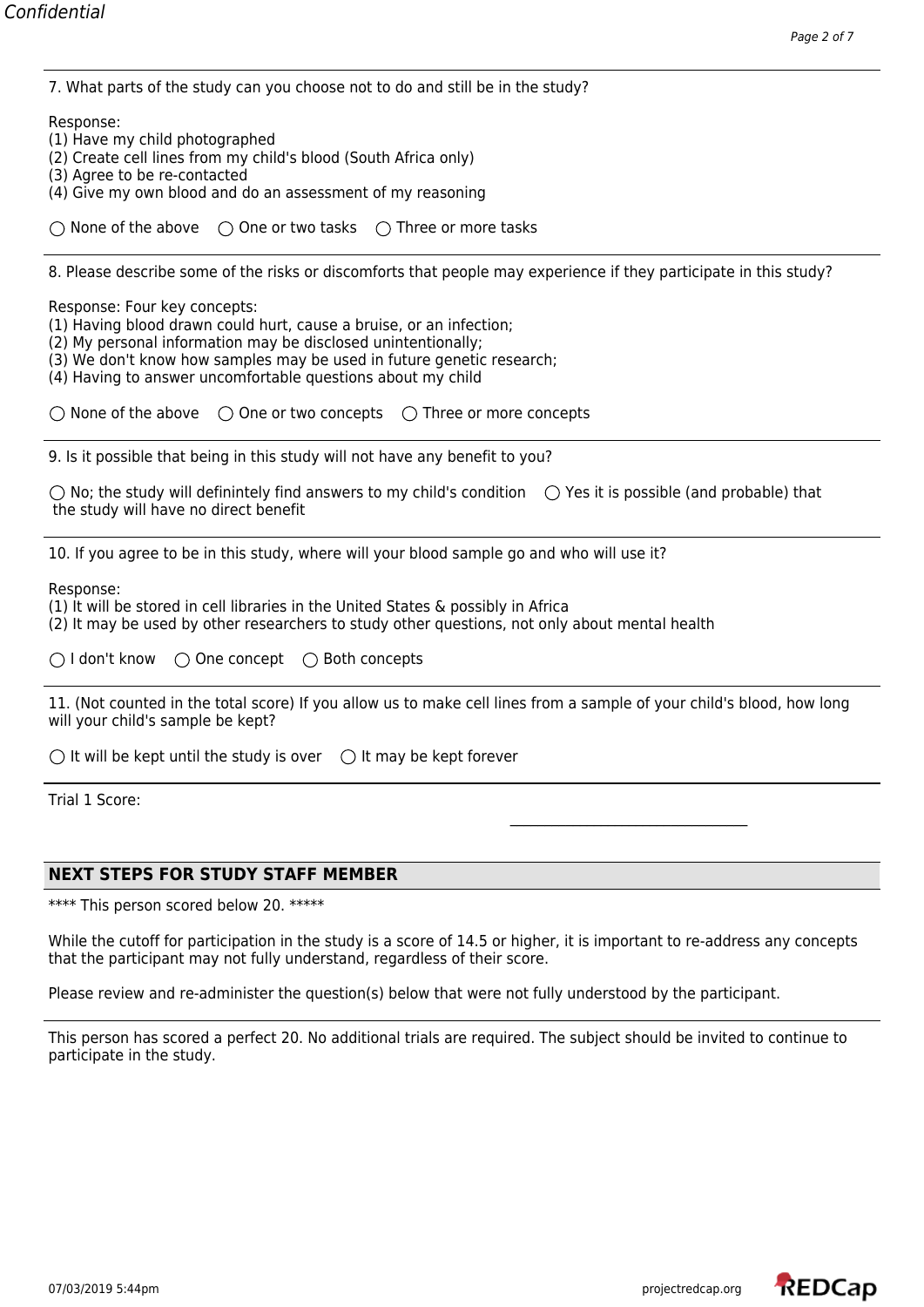| <b>Trial 2</b>                                                                                                                                                                                                                                                                                                                               |  |  |  |  |
|----------------------------------------------------------------------------------------------------------------------------------------------------------------------------------------------------------------------------------------------------------------------------------------------------------------------------------------------|--|--|--|--|
| 1. What is the purpose of the study that was just described to you?                                                                                                                                                                                                                                                                          |  |  |  |  |
| Response: Two key concepts:<br>(1) collect samples of DNA;<br>(2) to look at possible causes of social or thought problems                                                                                                                                                                                                                   |  |  |  |  |
| $\bigcirc$ Neither concept $\bigcirc$ One concept - either (1) OR (2) $\bigcirc$ Link both concepts (1) TO (2)                                                                                                                                                                                                                               |  |  |  |  |
| 2. What makes you want to consider participating in this study?                                                                                                                                                                                                                                                                              |  |  |  |  |
| Response: Two or Three key concepts:<br>(1) Increase people's knowledge about the human body and/or problems making relationships or learning;<br>(2) Possibility to make better treatments in the future;<br>(3) South Africa Only: find out what caused my child's condition                                                               |  |  |  |  |
| $\bigcirc$ Neither concept, Give my blood and/or saliva or time for money, or get treatment $\bigcirc$ One concept<br>$\bigcirc$ Two or more concepts                                                                                                                                                                                        |  |  |  |  |
| 3. Do you believe this is primarily research or primarily treatment?                                                                                                                                                                                                                                                                         |  |  |  |  |
| ○ Treatment; I don't know; both ○ Research                                                                                                                                                                                                                                                                                                   |  |  |  |  |
| 4. Is your participation in this study voluntary?                                                                                                                                                                                                                                                                                            |  |  |  |  |
| $\bigcirc$ No; I don't know<br>$\bigcirc$ Yes                                                                                                                                                                                                                                                                                                |  |  |  |  |
| 5. If you withdraw from the study, will you be treated the same at the clinic/at school?                                                                                                                                                                                                                                                     |  |  |  |  |
| $\bigcirc$ No; I don't know<br>$\bigcirc$ Yes                                                                                                                                                                                                                                                                                                |  |  |  |  |
| 6. If you participate in this study, what are the things that you are agreeing to?                                                                                                                                                                                                                                                           |  |  |  |  |
| Response: Tasks:<br>(1) Allow researchers to look at my child's medical records;<br>(2) Answer questions about my child's health;<br>(3) Give a sample of my child's blood                                                                                                                                                                   |  |  |  |  |
| $\bigcirc$ None of the above<br>$\bigcirc$ One or two tasks $\bigcirc$ All three tasks                                                                                                                                                                                                                                                       |  |  |  |  |
| 7. What parts of the study can you choose not to do and still be in the study?                                                                                                                                                                                                                                                               |  |  |  |  |
| Response:<br>(1) Have my child photographed<br>(2) Create cell lines from my child's blood (South Africa only)<br>(3) Agree to be re-contacted<br>(4) Give my own blood and do an assessment of my reasoning                                                                                                                                 |  |  |  |  |
| None of the above<br>$\bigcirc$ One or two tasks<br>$\bigcirc$ Three or more tasks                                                                                                                                                                                                                                                           |  |  |  |  |
| 8. Please describe some of the risks or discomforts that people may experience if they participate in this study?                                                                                                                                                                                                                            |  |  |  |  |
| Response: Four key concepts:<br>(1) Having blood drawn could hurt, cause a bruise, or an infection;<br>(2) My personal information may be disclosed unintentionally;<br>(3) We don't know how samples may be used in future genetic research;<br>(4) Having to answer uncomfortable questions about my child<br>$\bigcirc$ None of the above |  |  |  |  |
| $\bigcirc$ One or two concepts<br>$\bigcirc$ Three or more concepts                                                                                                                                                                                                                                                                          |  |  |  |  |

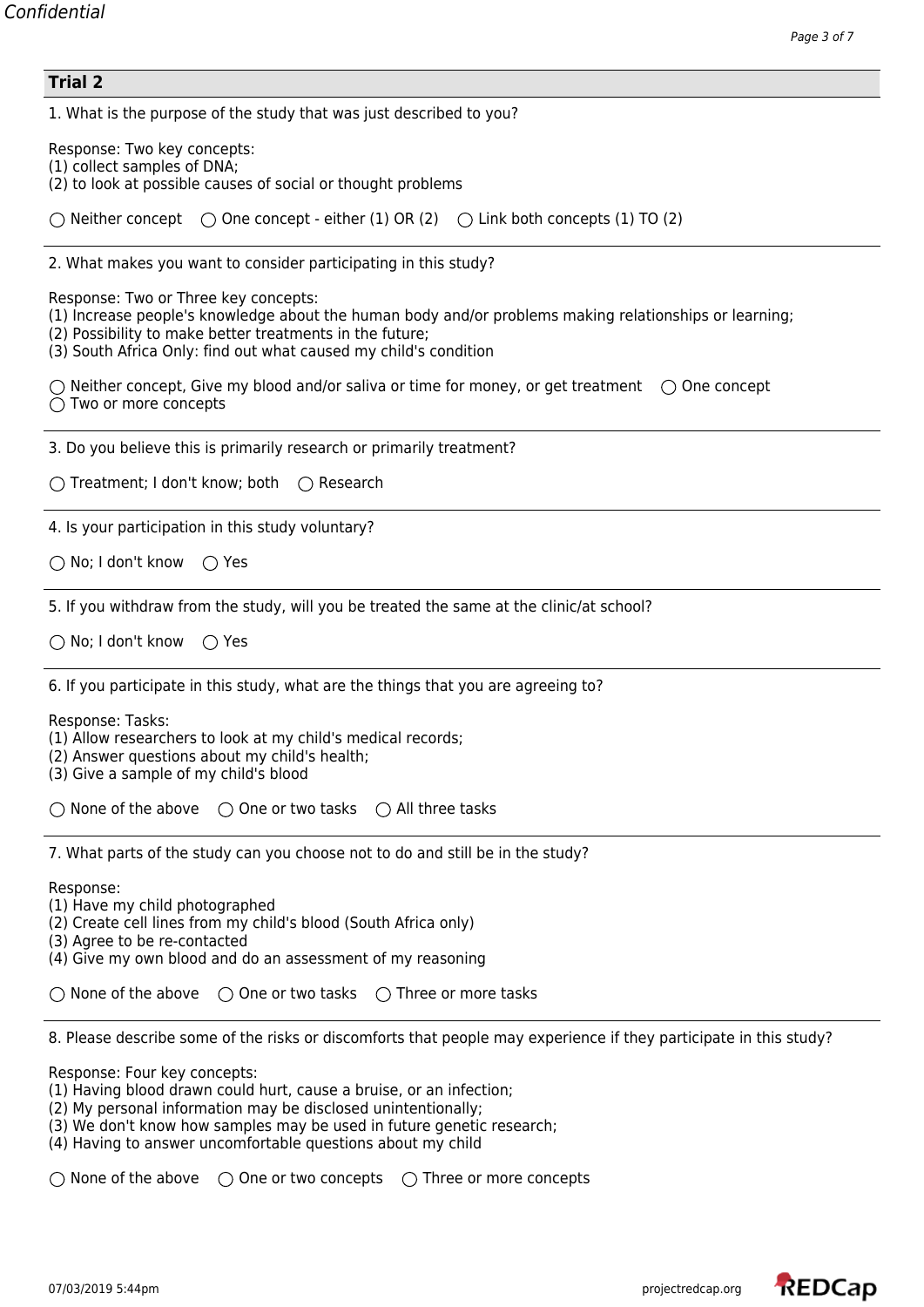9. Is it possible that being in this study will not have any benefit to you?

 $\bigcirc$  No; the study will definintely find answers to my child's condition  $\bigcirc$  Yes it is possible (and probable) that the study will have no direct benefit

10. If you agree to be in this study, where will your blood sample go and who will use it?

Response:

(1) It will be stored in cell libraries in the United States & possibly in Africa (2) It may be used by other researchers to study other questions, not only about mental health

 $\bigcirc$  I don't know  $\bigcirc$  One concept  $\bigcirc$  Both concepts

11. (Not counted in the total score) If you allow us to make cell lines from a sample of your child's blood, how long will your child's sample be kept?

 $\bigcirc$  It will be kept until the study is over  $\bigcirc$  It may be kept forever

Trial 2 Score:

#### **NEXT STEPS FOR STUDY STAFF MEMBER**

This person has scored below the 14.5 cut-off after their second trial. it is important to re-address any concepts that the participant may not fully understand.

Please review and re-administer the question(s) below that were not fully understood by the participant.

### **Trial 3**

| 1. What is the purpose of the study that was just described to you? |
|---------------------------------------------------------------------|
|---------------------------------------------------------------------|

Response: Two key concepts:

(1) collect samples of DNA;

(2) to look at possible causes of social or thought problems

 $\bigcirc$  Neither concept  $\bigcirc$  One concept - either (1) OR (2)  $\bigcirc$  Link both concepts (1) TO (2)

2. What makes you want to consider participating in this study?

Response: Two or Three key concepts:

(1) Increase people's knowledge about the human body and/or problems making relationships or learning;

(2) Possibility to make better treatments in the future;

(3) South Africa Only: find out what caused my child's condition

 $\bigcirc$  Neither concept, Give my blood and/or saliva or time for money, or get treatment  $\bigcirc$  One concept  $\bigcap$  Two or more concepts

3. Do you believe this is primarily research or primarily treatment?

 $\bigcirc$  Treatment; I don't know; both  $\bigcirc$  Research

4. Is your participation in this study voluntary?

 $\bigcirc$  No; I don't know  $\bigcirc$  Yes

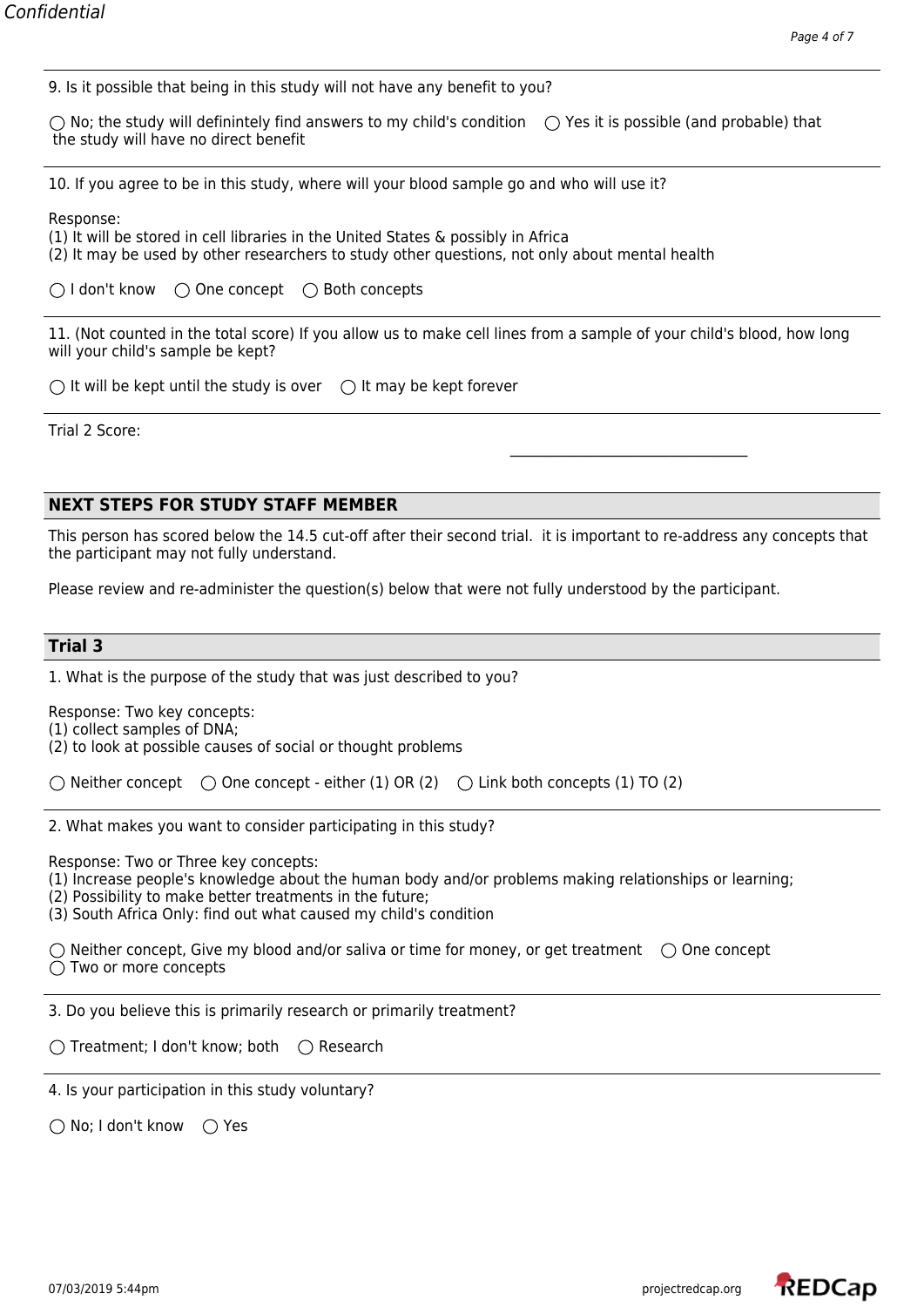| Page 5 017                                                                                                                                                                                                                                                                                                   |
|--------------------------------------------------------------------------------------------------------------------------------------------------------------------------------------------------------------------------------------------------------------------------------------------------------------|
| 5. If you withdraw from the study, will you be treated the same at the clinic/at school?                                                                                                                                                                                                                     |
| $\bigcirc$ No; I don't know $\bigcirc$ Yes                                                                                                                                                                                                                                                                   |
| 6. If you participate in this study, what are the things that you are agreeing to?                                                                                                                                                                                                                           |
| Response: Tasks:<br>(1) Allow researchers to look at my child's medical records;<br>(2) Answer questions about my child's health;<br>(3) Give a sample of my child's blood                                                                                                                                   |
| $\bigcirc$ None of the above $\bigcirc$ One or two tasks $\bigcirc$ All three tasks                                                                                                                                                                                                                          |
| 7. What parts of the study can you choose not to do and still be in the study?                                                                                                                                                                                                                               |
| Response:<br>(1) Have my child photographed<br>(2) Create cell lines from my child's blood (South Africa only)<br>(3) Agree to be re-contacted<br>(4) Give my own blood and do an assessment of my reasoning<br>$\bigcirc$ None of the above $\bigcirc$ One or two tasks $\bigcirc$ Three or more tasks      |
| 8. Please describe some of the risks or discomforts that people may experience if they participate in this study?                                                                                                                                                                                            |
| Response: Four key concepts:<br>(1) Having blood drawn could hurt, cause a bruise, or an infection;<br>(2) My personal information may be disclosed unintentionally;<br>(3) We don't know how samples may be used in future genetic research;<br>(4) Having to answer uncomfortable questions about my child |
| $\bigcirc$ None of the above $\bigcirc$ One or two concepts $\bigcirc$ Three or more concepts                                                                                                                                                                                                                |
| 9. Is it possible that being in this study will not have any benefit to you?                                                                                                                                                                                                                                 |
| $\bigcirc$ No; the study will definintely find answers to my child's condition $\bigcirc$ Yes it is possible (and probable) that<br>the study will have no direct benefit                                                                                                                                    |
| 10. If you agree to be in this study, where will your blood sample go and who will use it?                                                                                                                                                                                                                   |
| Response:<br>(1) It will be stored in cell libraries in the United States & possibly in Africa<br>(2) It may be used by other researchers to study other questions, not only about mental health                                                                                                             |
| $\bigcap$ I don't know<br>$\bigcirc$ One concept $\bigcirc$ Both concepts                                                                                                                                                                                                                                    |
| 11. (Not counted in the total score) If you allow us to make cell lines from a sample of your child's blood, how long<br>will your child's sample be kept?                                                                                                                                                   |
| $\bigcirc$ It will be kept until the study is over $\bigcirc$ It may be kept forever                                                                                                                                                                                                                         |
| Trial 3 Score:                                                                                                                                                                                                                                                                                               |
|                                                                                                                                                                                                                                                                                                              |

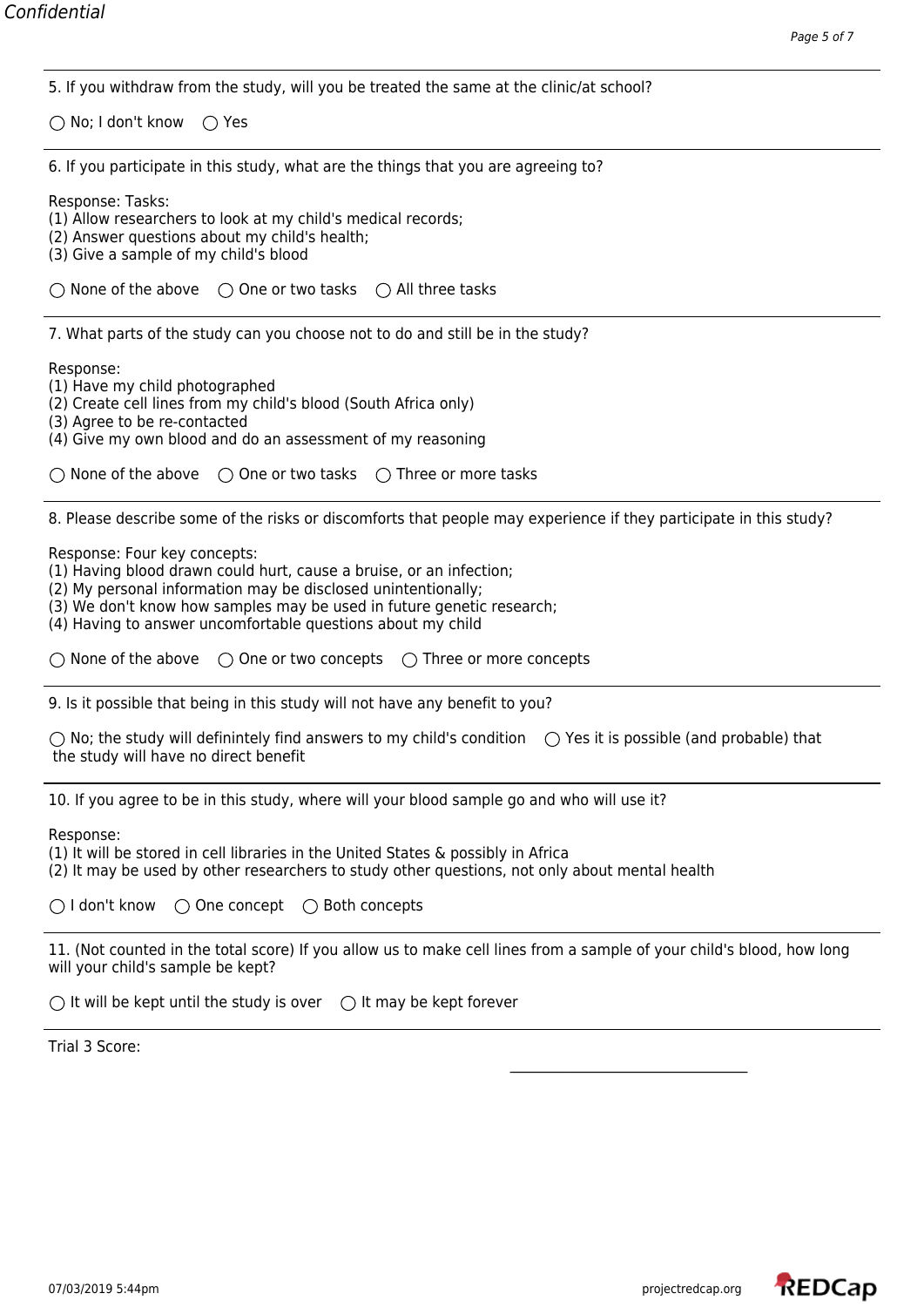|--|

This person has scored below the 14.5 cut-off after their third trial.

Please review and re-administer the question(s) below that were not fully understood by the participant one final time.

# **Trial 4**

| 11 1 1 1 4                                                                                                                                                                                                                                                                     |  |  |  |  |  |
|--------------------------------------------------------------------------------------------------------------------------------------------------------------------------------------------------------------------------------------------------------------------------------|--|--|--|--|--|
| 1. What is the purpose of the study that was just described to you?                                                                                                                                                                                                            |  |  |  |  |  |
| Response: Two key concepts:<br>(1) collect samples of DNA;<br>(2) to look at possible causes of social or thought problems                                                                                                                                                     |  |  |  |  |  |
| $\bigcirc$ Neither concept $\bigcirc$ One concept - either (1) OR (2) $\bigcirc$ Link both concepts (1) TO (2)                                                                                                                                                                 |  |  |  |  |  |
| 2. What makes you want to consider participating in this study?                                                                                                                                                                                                                |  |  |  |  |  |
| Response: Two or Three key concepts:<br>(1) Increase people's knowledge about the human body and/or problems making relationships or learning;<br>(2) Possibility to make better treatments in the future;<br>(3) South Africa Only: find out what caused my child's condition |  |  |  |  |  |
| $\bigcirc$ Neither concept, Give my blood and/or saliva or time for money, or get treatment $\bigcirc$ One concept<br>$\bigcirc$ Two or more concepts                                                                                                                          |  |  |  |  |  |
| 3. Do you believe this is primarily research or primarily treatment?                                                                                                                                                                                                           |  |  |  |  |  |
| $\bigcirc$ Treatment; I don't know; both $\bigcirc$ Research                                                                                                                                                                                                                   |  |  |  |  |  |
| 4. Is your participation in this study voluntary?                                                                                                                                                                                                                              |  |  |  |  |  |
| $\bigcirc$ No; I don't know<br>$\bigcirc$ Yes                                                                                                                                                                                                                                  |  |  |  |  |  |
| 5. If you withdraw from the study, will you be treated the same at the clinic/at school?                                                                                                                                                                                       |  |  |  |  |  |
| $\bigcirc$ No; I don't know<br>$\bigcirc$ Yes                                                                                                                                                                                                                                  |  |  |  |  |  |
| 6. If you participate in this study, what are the things that you are agreeing to?                                                                                                                                                                                             |  |  |  |  |  |
| Response: Tasks:<br>(1) Allow researchers to look at my child's medical records;<br>(2) Answer questions about my child's health;<br>(3) Give a sample of my child's blood                                                                                                     |  |  |  |  |  |
| $\bigcirc$ None of the above $\bigcirc$ One or two tasks $\bigcirc$ All three tasks                                                                                                                                                                                            |  |  |  |  |  |
| 7. What parts of the study can you choose not to do and still be in the study?                                                                                                                                                                                                 |  |  |  |  |  |
| Response:<br>(1) Have my child photographed<br>(2) Create cell lines from my child's blood (South Africa only)<br>(3) Agree to be re-contacted<br>(4) Give my own blood and do an assessment of my reasoning                                                                   |  |  |  |  |  |
| $\bigcirc$ None of the above $\bigcirc$ One or two tasks $\bigcirc$ Three or more tasks                                                                                                                                                                                        |  |  |  |  |  |

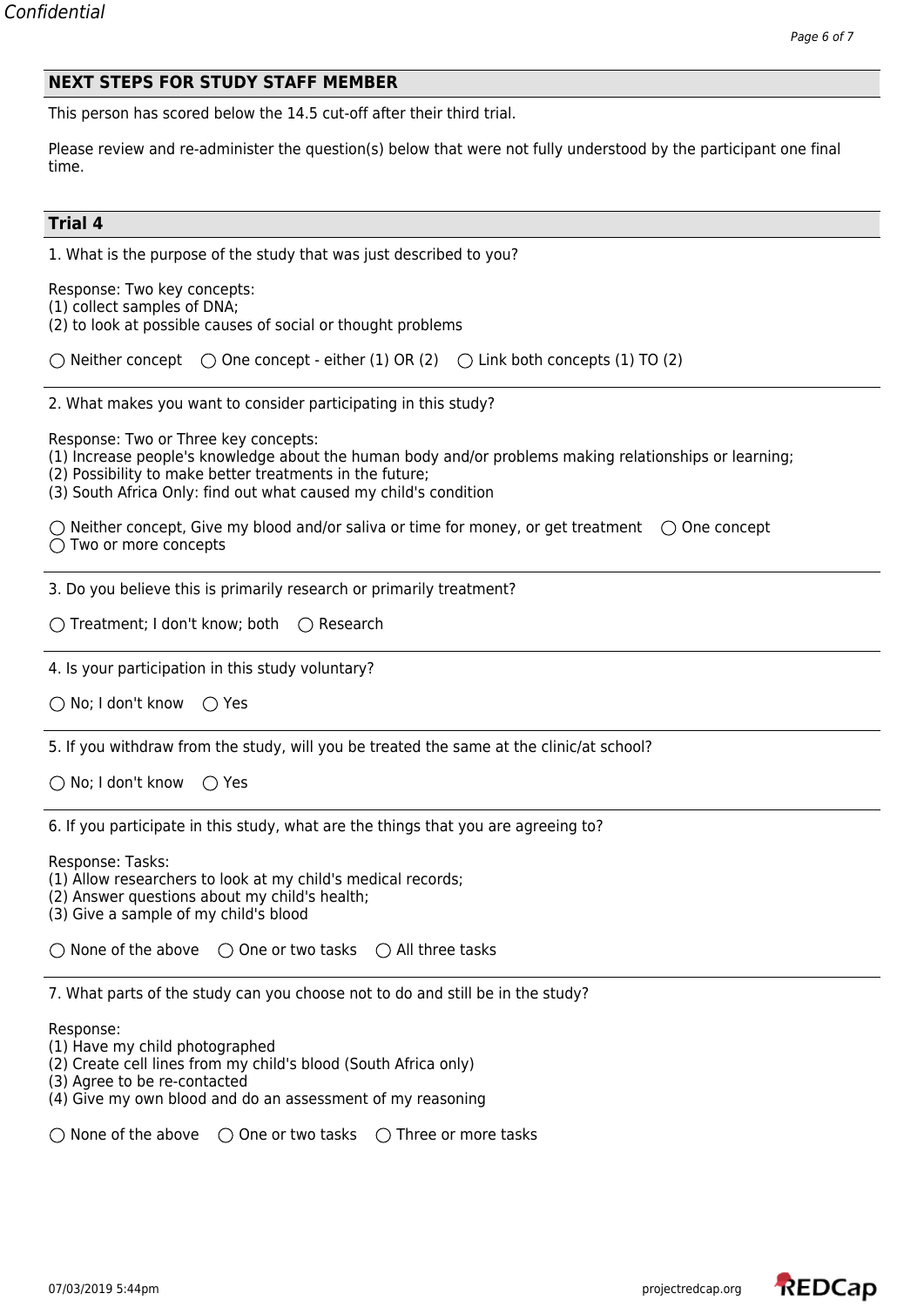8. Please describe some of the risks or discomforts that people may experience if they participate in this study?

Response: Four key concepts:

(1) Having blood drawn could hurt, cause a bruise, or an infection;

(2) My personal information may be disclosed unintentionally;

(3) We don't know how samples may be used in future genetic research;

(4) Having to answer uncomfortable questions about my child

 $\bigcirc$  None of the above  $\bigcirc$  One or two concepts  $\bigcirc$  Three or more concepts

9. Is it possible that being in this study will not have any benefit to you?

 $\bigcirc$  No; the study will definintely find answers to my child's condition  $\bigcirc$  Yes it is possible (and probable) that the study will have no direct benefit

10. If you agree to be in this study, where will your blood sample go and who will use it?

Response:

(1) It will be stored in cell libraries in the United States & possibly in Africa (2) It may be used by other researchers to study other questions, not only about mental health

 $\bigcirc$  I don't know  $\bigcirc$  One concept  $\bigcirc$  Both concepts

11. (Not counted in the total score) If you allow us to make cell lines from a sample of your child's blood, how long will your child's sample be kept?

 $\bigcirc$  It will be kept until the study is over  $\bigcirc$  It may be kept forever

Trial 4 Score:

## **NEXT STEPS FOR STUDY STAFF MEMBER**

This person has scored below the 14.5 cut-off after their fourth trial.

He or she may not fully understand the study and should therefore not be invited to continue.

This person has scored greater than the 14.5 cutoff and therefore should be invited to continue to participate in the study.

Reason for failure

 $\bigcirc$  Language barrier  $\bigcirc$  Comprehension of study  $\bigcirc$  Other

Notes

Form completed by

\_\_\_\_\_\_\_\_\_\_\_\_\_\_\_\_\_\_\_\_\_\_\_\_\_\_\_\_\_\_\_\_\_\_

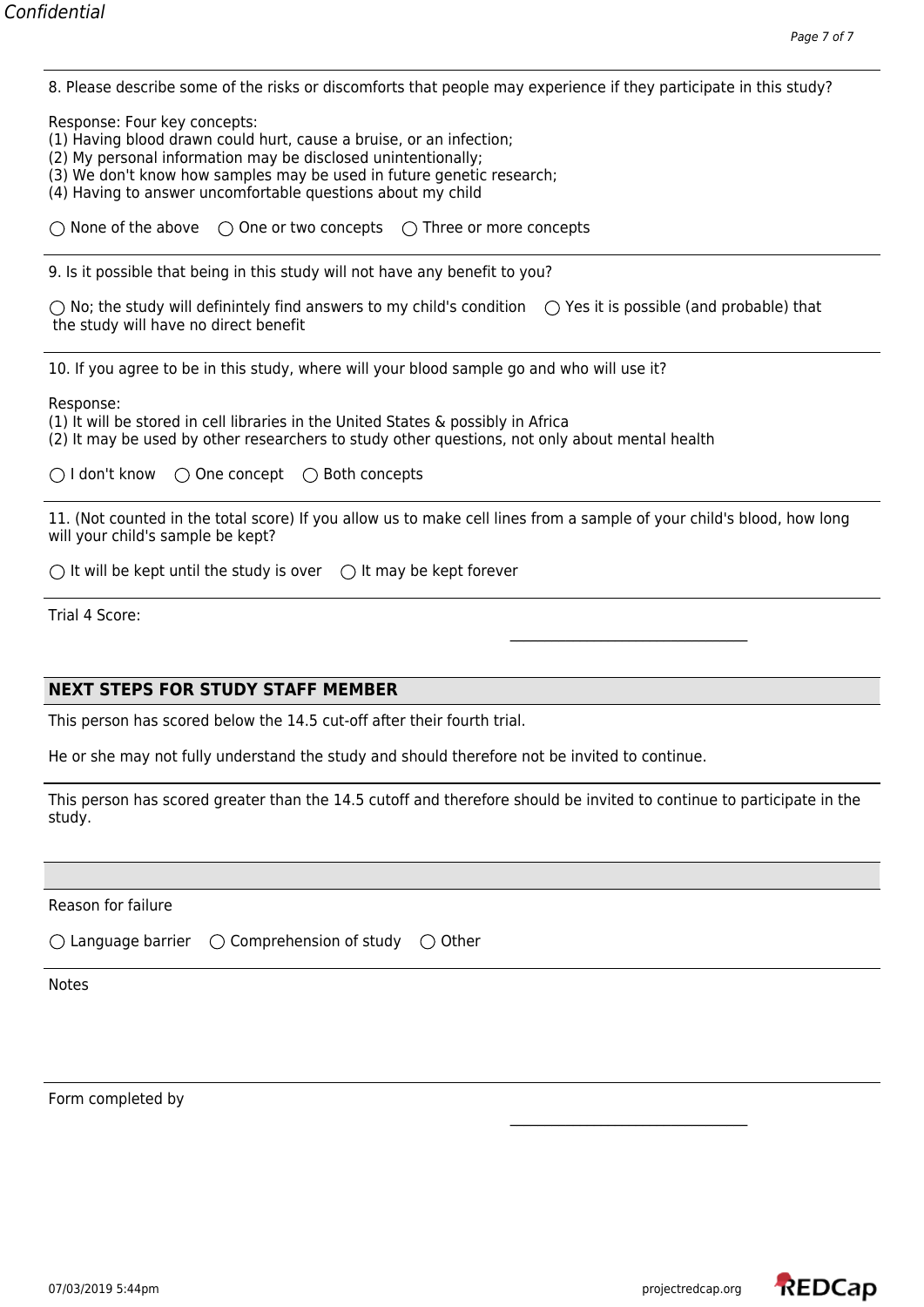## Subject ID

**Ubacc Multi Trial Kenya**

\_\_\_\_\_\_\_\_\_\_\_\_\_\_\_\_\_\_\_\_\_\_\_\_\_\_\_\_\_\_\_\_\_\_ (please scan the ID of the parent giving consent)

Directions:

The UBACC is to be filled out after the study staff member has reviewed the consent form with the child's parent or guardian.

| <b>Trial 1</b>                                                                                                                                                                                                   |
|------------------------------------------------------------------------------------------------------------------------------------------------------------------------------------------------------------------|
| 1. What is the purpose of the study that was just described to you?                                                                                                                                              |
| Response: Key concepts:<br>(1) collect samples of DNA;<br>(2) to look at possible causes of social or thought problems                                                                                           |
| $\bigcirc$ Neither concept $\bigcirc$ One concept - either (1) or (2) $\bigcirc$ Both concepts                                                                                                                   |
| 2. What makes you want to consider participating in this study?                                                                                                                                                  |
| Response: Key concepts:<br>(1) Increasing people's knowledge about the human body and/or problems making relationships or learning;<br>(2) Possibility of making better treatments in the future                 |
| $\bigcirc$ Neither concept, Give my blood and/or saliva or time for money, or get treatment $\bigcirc$ One concept<br>$\bigcirc$ Both concepts                                                                   |
| 3. Do you believe this is primarily research or primarily treatment?                                                                                                                                             |
| $\bigcirc$ Treatment; I don't know; both<br>$\bigcirc$ Research                                                                                                                                                  |
| 4. Is your participation in this study voluntary?                                                                                                                                                                |
| $\bigcirc$ No; I don't know<br>$\bigcirc$ Yes                                                                                                                                                                    |
| 5. If you withdraw from the study, will you be treated the same at the clinic/at school?                                                                                                                         |
| $\bigcap$ No; I don't know<br>$\bigcirc$ Yes                                                                                                                                                                     |
| 6. If you participate in this study, what are the things that you are agreeing to do?                                                                                                                            |
| Response: Tasks:<br>(1) Allow researchers to look at my child's medical records;<br>(2) Answer questions about my child's health;<br>(3) Give a sample of my child's blood;<br>(4) Have photos taken of my child |

 $\bigcirc$  None of the above  $\bigcirc$  One or two tasks  $\bigcirc$  Three or more tasks

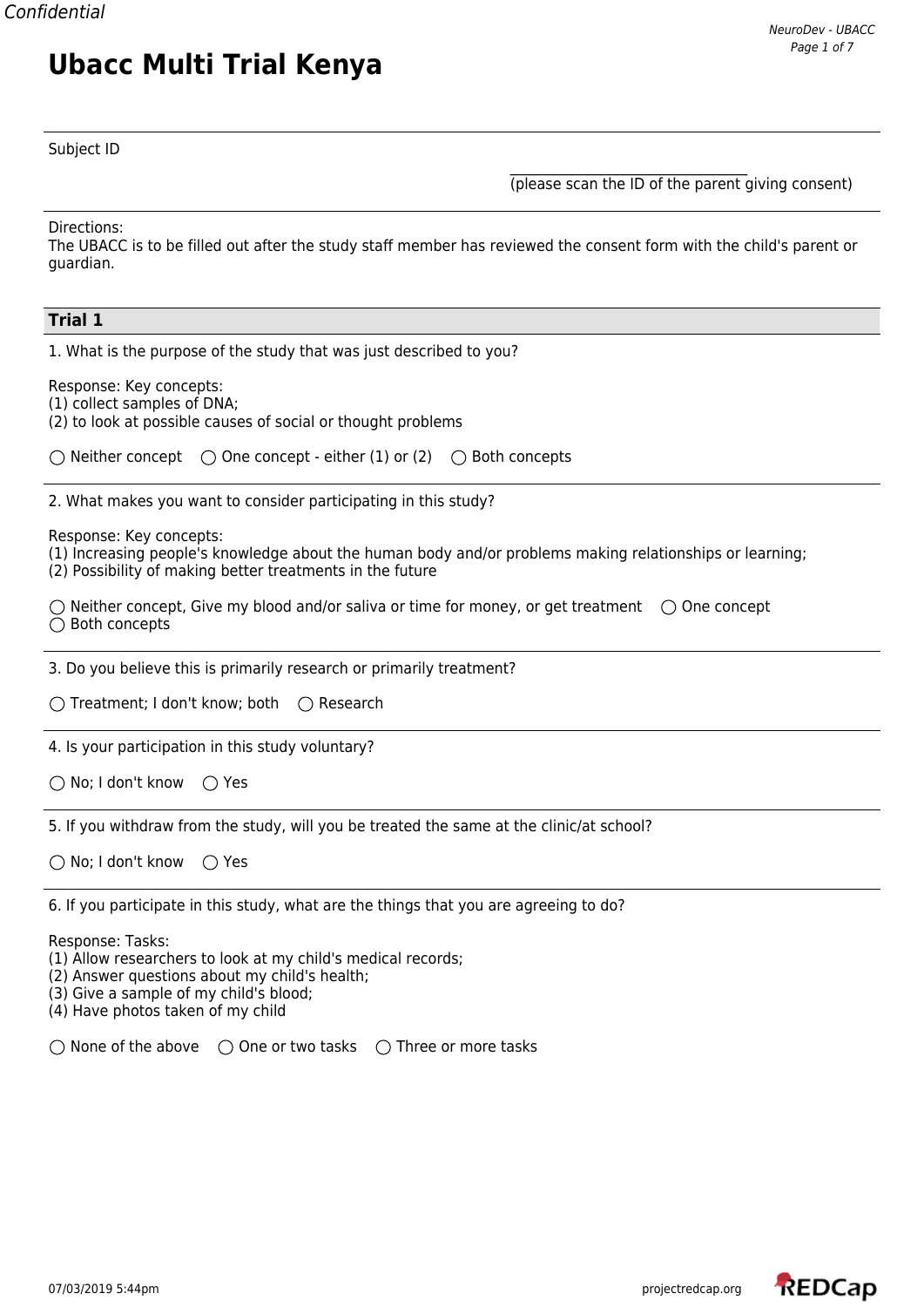| 7. Which study activities are optional? |
|-----------------------------------------|
|-----------------------------------------|

Response:

(1) Agree to be re-contacted

- (2) Give my own blood and do an assessment of my reasoning
- (3) Have my child photographed

 $\bigcirc$  None of the above  $\bigcirc$  One task  $\bigcirc$  Both tasks

8. Please describe some of the risks or discomforts that people may experience if they participate in this study.

Response: Four key concepts:

(1) Having blood drawn could hurt, cause a bruise, or an infection;

(2) My personal information may be disclosed unintentionally;

(3) We don't know how samples may be used in future genetic research;

(4) Having to answer uncomfortable questions about my child

 $\bigcirc$  None of the above  $\bigcirc$  One or two concepts  $\bigcirc$  Three or more concepts

9. Is it possible that being in this study will not have any benefit to you?

 $\bigcirc$  No; the study will definintely find answers to my child's condition  $\bigcirc$  Yes it is possible (and probable) that the study will have no direct benefit

10. If you agree to be in this study, where will your blood sample go and who will use it?

Response: Concepts:

(1) It will be stored in biobanks in the United States & in Africa

(2) It may be used by other researchers to study other questions, not only about mental health

Trial 1 Score:

## **NEXT STEPS FOR STUDY STAFF MEMBER**

\*\*\*\* This person scored below 20. \*\*\*\*\*

While the cutoff for participation in the study is a score of 14.5 or higher, it is important to re-address any concepts that the participant may not fully understand, regardless of their score.

Please review and re-administer the question(s) below that were not fully understood by the participant.

This person has scored a perfect 20. No additional trials are required. The subject should be invited to continue to participate in the study.

#### **Trial 2**

1. What is the purpose of the study that was just described to you?

Response: Key concepts:

(1) collect samples of DNA;

(2) to look at possible causes of social or thought problems

 $\bigcirc$  Neither concept  $\bigcirc$  One concept - either (1) or (2)  $\bigcirc$  Both concepts

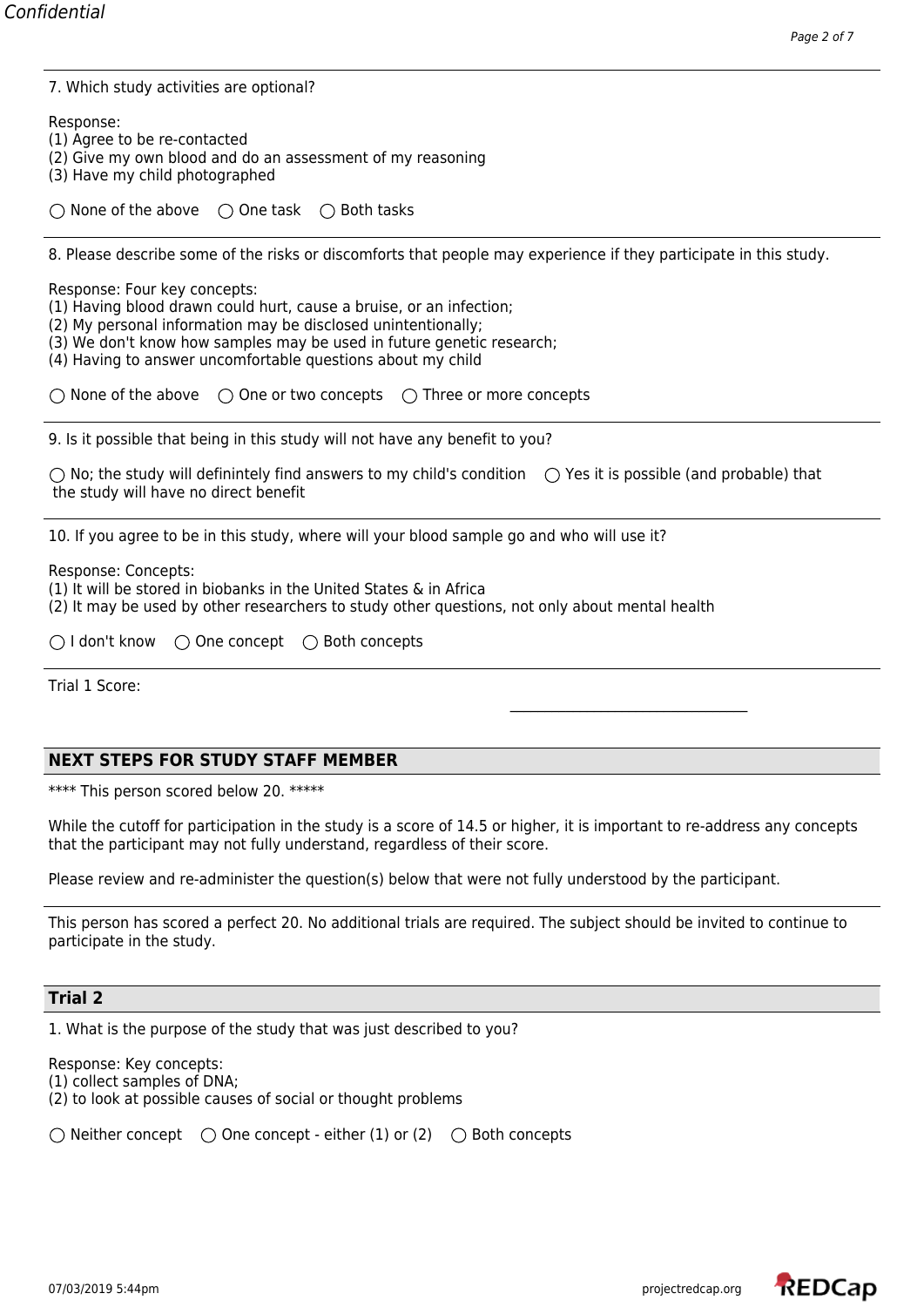| 2. What makes you want to consider participating in this study?                                                                                                                                                                                                                                              |
|--------------------------------------------------------------------------------------------------------------------------------------------------------------------------------------------------------------------------------------------------------------------------------------------------------------|
| Response: Key concepts:<br>(1) Increasing people's knowledge about the human body and/or problems making relationships or learning;<br>(2) Possibility of making better treatments in the future                                                                                                             |
| $\bigcirc$ Neither concept, Give my blood and/or saliva or time for money, or get treatment $\bigcirc$ One concept<br>$\bigcirc$ Both concepts                                                                                                                                                               |
| 3. Do you believe this is primarily research or primarily treatment?                                                                                                                                                                                                                                         |
| $\bigcirc$ Treatment; I don't know; both $\bigcirc$ Research                                                                                                                                                                                                                                                 |
| 4. Is your participation in this study voluntary?                                                                                                                                                                                                                                                            |
| $\bigcirc$ No; I don't know<br>◯ Yes                                                                                                                                                                                                                                                                         |
| 5. If you withdraw from the study, will you be treated the same at the clinic/at school?                                                                                                                                                                                                                     |
| $\bigcirc$ No; I don't know<br>$\bigcirc$ Yes                                                                                                                                                                                                                                                                |
| 6. If you participate in this study, what are the things that you are agreeing to do?                                                                                                                                                                                                                        |
| Response: Tasks:<br>(1) Allow researchers to look at my child's medical records;<br>(2) Answer questions about my child's health;<br>(3) Give a sample of my child's blood;<br>(4) Have photos taken of my child                                                                                             |
| $\bigcirc$ None of the above $\bigcirc$ One or two tasks $\bigcirc$ Three or more tasks                                                                                                                                                                                                                      |
| 7. Which study activities are optional?                                                                                                                                                                                                                                                                      |
| Response:<br>(1) Agree to be re-contacted<br>(2) Give my own blood and do an assessment of my reasoning                                                                                                                                                                                                      |
| $\bigcirc$ None of the above $\bigcirc$ One task $\bigcirc$ Both tasks                                                                                                                                                                                                                                       |
| 8. Please describe some of the risks or discomforts that people may experience if they participate in this study.                                                                                                                                                                                            |
| Response: Four key concepts:<br>(1) Having blood drawn could hurt, cause a bruise, or an infection;<br>(2) My personal information may be disclosed unintentionally;<br>(3) We don't know how samples may be used in future genetic research;<br>(4) Having to answer uncomfortable questions about my child |
| $\bigcirc$ None of the above<br>$\bigcirc$ One or two concepts $\bigcirc$ Three or more concepts                                                                                                                                                                                                             |
| 9. Is it possible that being in this study will not have any benefit to you?                                                                                                                                                                                                                                 |

No; the study will definintely find answers to my child's condition  $\;\;\bigcirc$  Yes it is possible (and probable) that the study will have no direct benefit

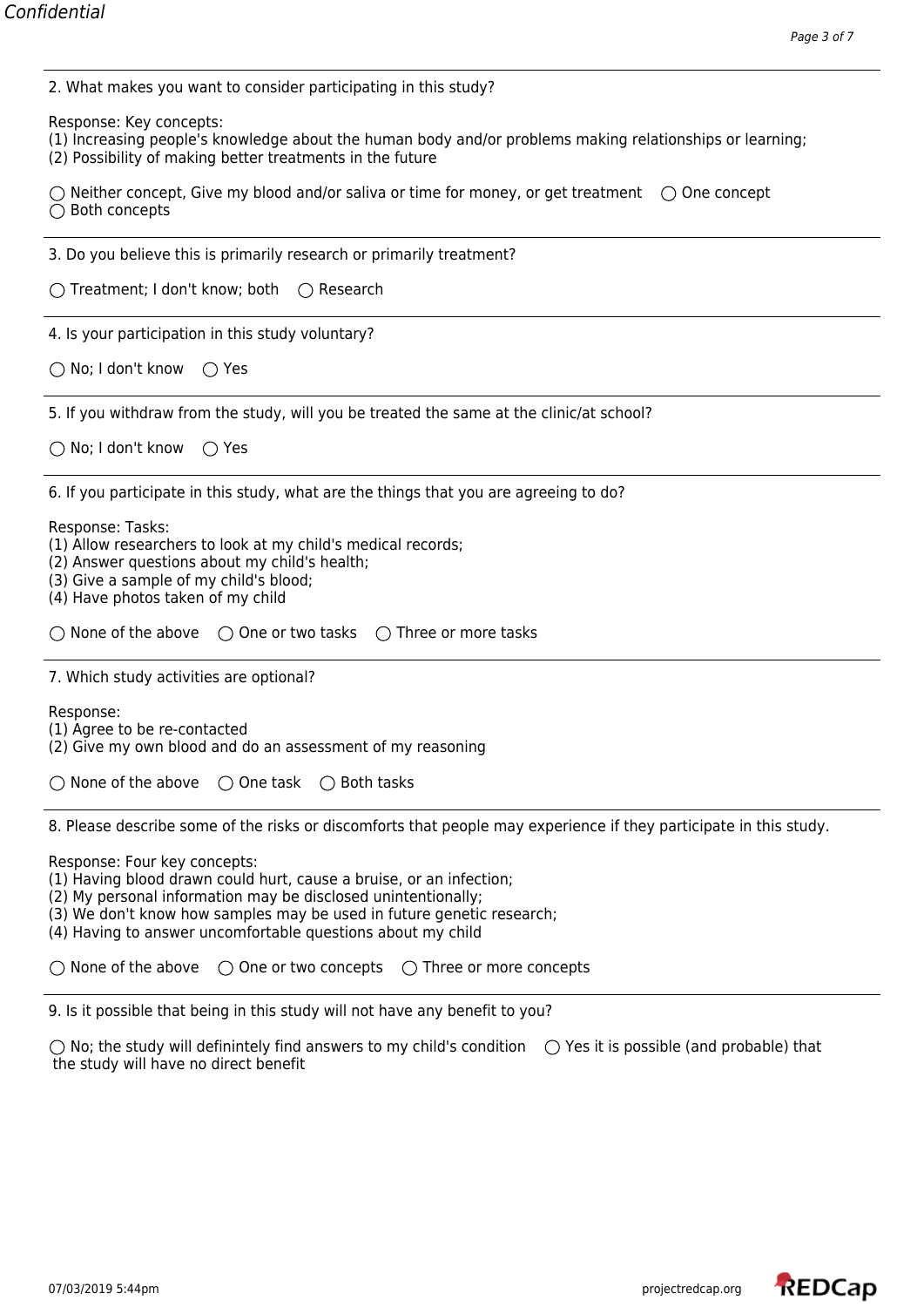|  |  | 10. If you agree to be in this study, where will your blood sample go and who will use it? |
|--|--|--------------------------------------------------------------------------------------------|
|  |  |                                                                                            |

| Response: Concepts:                                                                            |  |
|------------------------------------------------------------------------------------------------|--|
| (1) It will be stored in biobanks in the United States & in Africa                             |  |
| (2) It may be used by other researchers to study other questions, not only about mental health |  |

| $\bigcirc$ I don't know | $\bigcirc$ One concept | $\bigcirc$ Both concepts |
|-------------------------|------------------------|--------------------------|
|                         |                        |                          |

Trial 2 Score:

## **NEXT STEPS FOR STUDY STAFF MEMBER**

This person has scored below the 14.5 cut-off after their second trial. It is important to re-address any concepts that the participant may not fully understand.

\_\_\_\_\_\_\_\_\_\_\_\_\_\_\_\_\_\_\_\_\_\_\_\_\_\_\_\_\_\_\_\_\_\_

Please review and re-administer the question(s) below that were not fully understood by the participant.

## **Trial 3**

| 1. What is the purpose of the study that was just described to you?                                                                                                                                              |
|------------------------------------------------------------------------------------------------------------------------------------------------------------------------------------------------------------------|
| Response: Key concepts:<br>(1) collect samples of DNA;<br>(2) to look at possible causes of social or thought problems                                                                                           |
| $\bigcirc$ Neither concept $\bigcirc$ One concept - either (1) or (2)<br>$\bigcirc$ Both concepts                                                                                                                |
| 2. What makes you want to consider participating in this study?                                                                                                                                                  |
| Response: Key concepts:<br>(1) Increasing people's knowledge about the human body and/or problems making relationships or learning;<br>(2) Possibility of making better treatments in the future                 |
| $\bigcirc$ Neither concept, Give my blood and/or saliva or time for money, or get treatment $\bigcirc$ One concept<br>$\bigcirc$ Both concepts                                                                   |
| 3. Do you believe this is primarily research or primarily treatment?                                                                                                                                             |
| ◯ Treatment; I don't know; both ◯ Research                                                                                                                                                                       |
| 4. Is your participation in this study voluntary?                                                                                                                                                                |
| $\bigcirc$ No; I don't know<br>$\bigcirc$ Yes                                                                                                                                                                    |
| 5. If you withdraw from the study, will you be treated the same at the clinic/at school?                                                                                                                         |
| ○ No; I don't know<br>$\bigcirc$ Yes                                                                                                                                                                             |
| 6. If you participate in this study, what are the things that you are agreeing to do?                                                                                                                            |
| Response: Tasks:<br>(1) Allow researchers to look at my child's medical records;<br>(2) Answer questions about my child's health;<br>(3) Give a sample of my child's blood;<br>(4) Have photos taken of my child |
| $\bigcirc$ None of the above $\bigcirc$ One or two tasks $\bigcirc$ Three or more tasks                                                                                                                          |

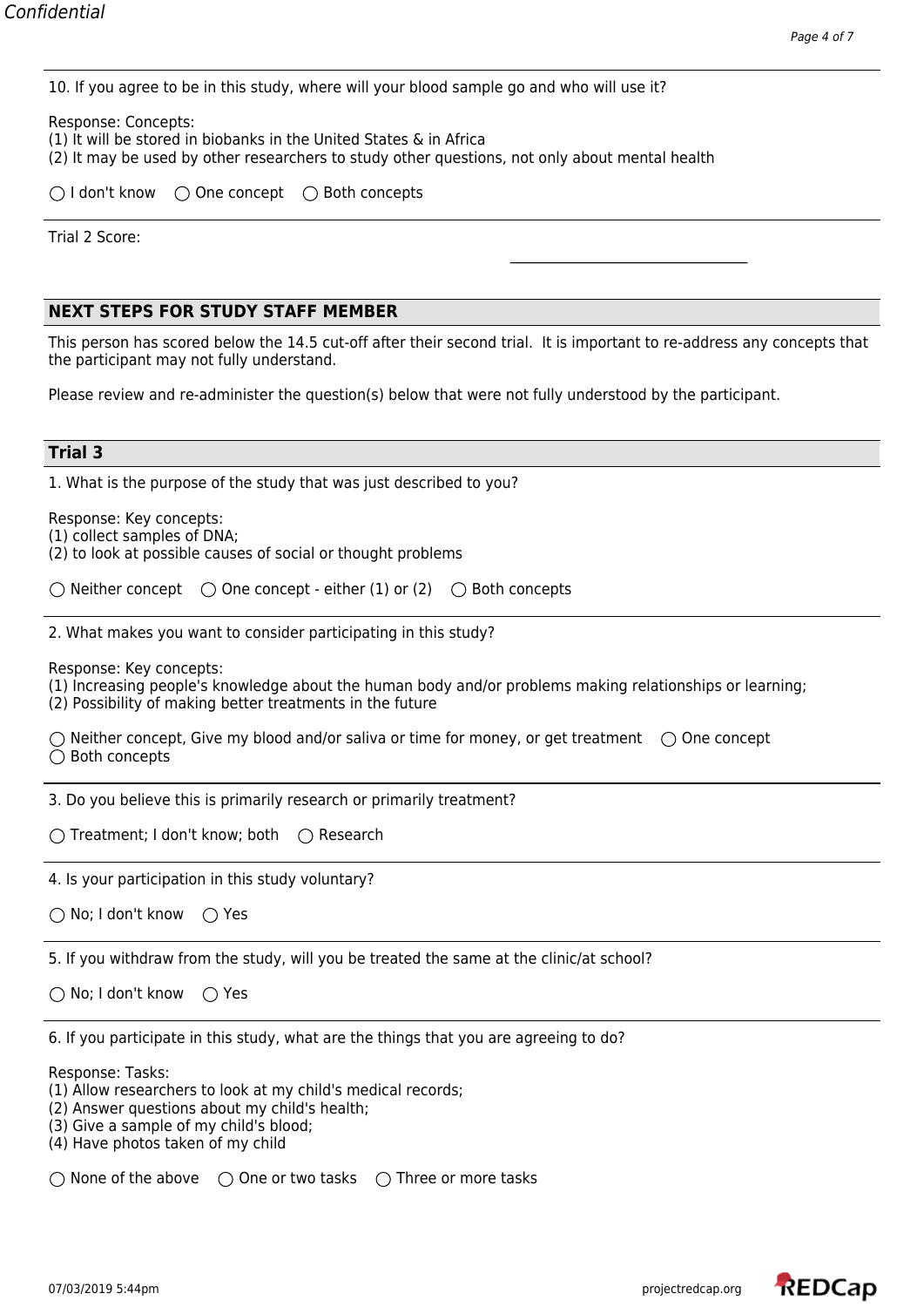| 7. Which study activities are optional?                                                                                                                                                                                                                                                                      |
|--------------------------------------------------------------------------------------------------------------------------------------------------------------------------------------------------------------------------------------------------------------------------------------------------------------|
| Response:<br>(1) Agree to be re-contacted<br>(2) Give my own blood and do an assessment of my reasoning                                                                                                                                                                                                      |
| $\bigcirc$ None of the above $\bigcirc$ One task $\bigcirc$ Both tasks                                                                                                                                                                                                                                       |
| 8. Please describe some of the risks or discomforts that people may experience if they participate in this study.                                                                                                                                                                                            |
| Response: Four key concepts:<br>(1) Having blood drawn could hurt, cause a bruise, or an infection;<br>(2) My personal information may be disclosed unintentionally;<br>(3) We don't know how samples may be used in future genetic research;<br>(4) Having to answer uncomfortable questions about my child |
| $\bigcirc$ None of the above $\bigcirc$ One or two concepts $\bigcirc$ Three or more concepts                                                                                                                                                                                                                |
| 9. Is it possible that being in this study will not have any benefit to you?                                                                                                                                                                                                                                 |
| $\bigcirc$ No; the study will definintely find answers to my child's condition $\bigcirc$ Yes it is possible (and probable) that<br>the study will have no direct benefit                                                                                                                                    |
| 10. If you agree to be in this study, where will your blood sample go and who will use it?                                                                                                                                                                                                                   |
| Response: Concepts:<br>(1) It will be stored in biobanks in the United States & in Africa<br>(2) It may be used by other researchers to study other questions, not only about mental health                                                                                                                  |
| $\bigcirc$ I don't know<br>$\bigcirc$ One concept $\bigcirc$ Both concepts                                                                                                                                                                                                                                   |
| Trial 3 Score:                                                                                                                                                                                                                                                                                               |
|                                                                                                                                                                                                                                                                                                              |
| <b>NEXT STEPS FOR STUDY STAFF MEMBER</b>                                                                                                                                                                                                                                                                     |
| This person has scored below the 14.5 cut-off after their third trial.                                                                                                                                                                                                                                       |
| Please review and re-administer the question(s) below that were not fully understood by the participant one final<br>time.                                                                                                                                                                                   |
| <b>Trial 4</b>                                                                                                                                                                                                                                                                                               |
| 1. What is the purpose of the study that was just described to you?                                                                                                                                                                                                                                          |

Response: Key concepts: (1) collect samples of DNA;

(2) to look at possible causes of social or thought problems

 $\bigcirc$  Neither concept  $\bigcirc$  One concept - either (1) or (2)  $\bigcirc$  Both concepts

2. What makes you want to consider participating in this study?

Response: Key concepts:

(1) Increasing people's knowledge about the human body and/or problems making relationships or learning;

(2) Possibility of making better treatments in the future

 $\bigcirc$  Neither concept, Give my blood and/or saliva or time for money, or get treatment  $\bigcirc$  One concept  $\overline{O}$  Both concepts

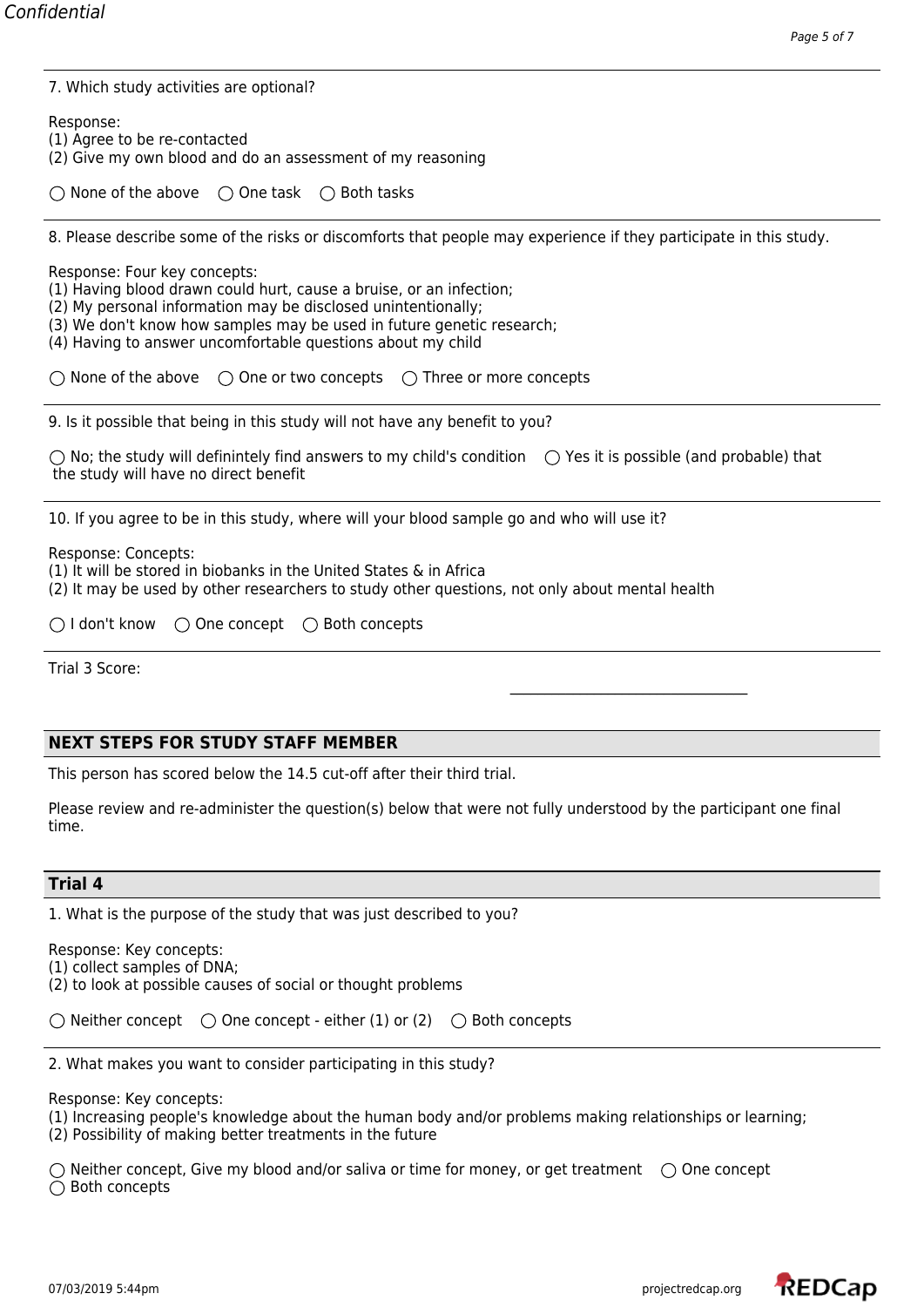| 3. Do you believe this is primarily research or primarily treatment?                                                                                                                                                                                                                                                                                                                                          |
|---------------------------------------------------------------------------------------------------------------------------------------------------------------------------------------------------------------------------------------------------------------------------------------------------------------------------------------------------------------------------------------------------------------|
| ◯ Treatment; I don't know; both ◯ Research                                                                                                                                                                                                                                                                                                                                                                    |
| 4. Is your participation in this study voluntary?                                                                                                                                                                                                                                                                                                                                                             |
| ◯ No; I don't know<br>$\bigcirc$ Yes                                                                                                                                                                                                                                                                                                                                                                          |
| 5. If you withdraw from the study, will you be treated the same at the clinic/at school?                                                                                                                                                                                                                                                                                                                      |
| $\bigcirc$ No; I don't know<br>◯ Yes                                                                                                                                                                                                                                                                                                                                                                          |
| 6. If you participate in this study, what are the things that you are agreeing to do?                                                                                                                                                                                                                                                                                                                         |
| Response: Tasks:<br>(1) Allow researchers to look at my child's medical records;<br>(2) Answer questions about my child's health;<br>(3) Give a sample of my child's blood;<br>(4) Have photos taken of my child                                                                                                                                                                                              |
| $\bigcirc$ None of the above $\bigcirc$ One or two tasks $\bigcirc$ Three or more tasks                                                                                                                                                                                                                                                                                                                       |
| 7. Which study activities are optional?                                                                                                                                                                                                                                                                                                                                                                       |
| Response:<br>(1) Agree to be re-contacted<br>(2) Give my own blood and do an assessment of my reasoning                                                                                                                                                                                                                                                                                                       |
| $\bigcirc$ None of the above $\bigcirc$ One task $\bigcirc$ Both tasks                                                                                                                                                                                                                                                                                                                                        |
| 8. Please describe some of the risks or discomforts that people may experience if they participate in this study.                                                                                                                                                                                                                                                                                             |
| Response: Four key concepts:<br>(1) Having blood drawn could hurt, cause a bruise, or an infection;<br>(2) My personal information may be disclosed unintentionally;<br>(3) We don't know how samples may be used in future genetic research;<br>(4) Having to answer uncomfortable questions about my child<br>$\bigcirc$ None of the above $\bigcirc$ One or two concepts $\bigcirc$ Three or more concepts |
| 9. Is it possible that being in this study will not have any benefit to you?                                                                                                                                                                                                                                                                                                                                  |
| $\bigcirc$ No; the study will definintely find answers to my child's condition $\bigcirc$ Yes it is possible (and probable) that<br>the study will have no direct benefit                                                                                                                                                                                                                                     |
| 10. If you agree to be in this study, where will your blood sample go and who will use it?                                                                                                                                                                                                                                                                                                                    |
| Response: Concepts:<br>(1) It will be stored in biobanks in the United States & in Africa<br>(2) It may be used by other researchers to study other questions, not only about mental health                                                                                                                                                                                                                   |
| $\bigcirc$ I don't know<br>$\bigcirc$ One concept $\bigcirc$ Both concepts                                                                                                                                                                                                                                                                                                                                    |
| $T_{\text{right}}$ $A$ $C_{\text{right}}$                                                                                                                                                                                                                                                                                                                                                                     |

Trial 4 Score: